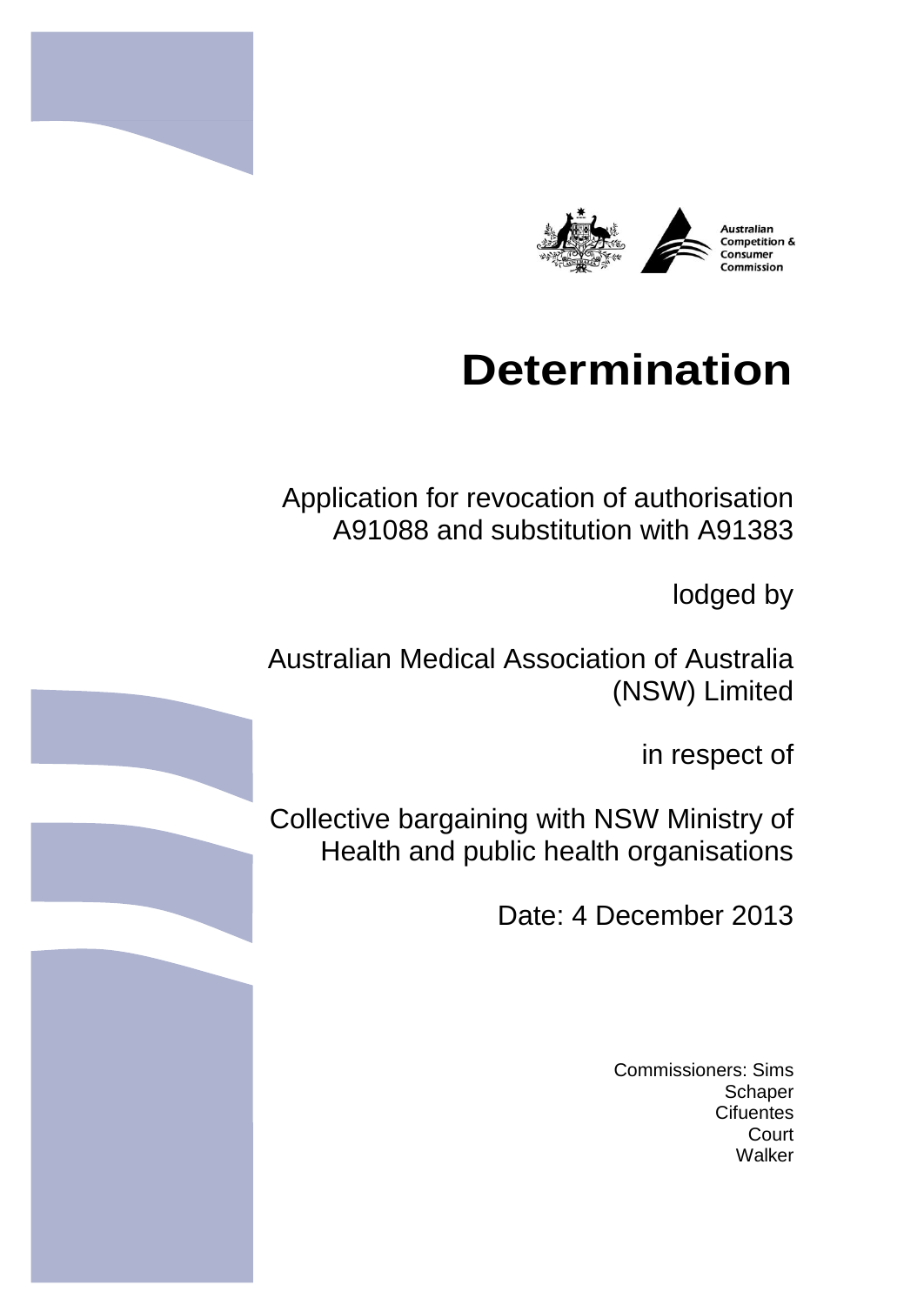**The ACCC revokes authorisation A91088 and grants authorisation A91383 to the Australian Medical Association (NSW) Limited to continue to collectively bargain on behalf of Visiting Medical Officers (VMOs) engaged in the New South Wales public hospital system with:**

- **the NSW Ministry of Health regarding the standard terms and conditions of contracts, including rates of remuneration, and**
- **public health organisations (PHOs) regarding issues relevant to the engagement of VMOs by PHOs, excluding standard VMO contract terms and conditions and rates of remuneration.**

**Authorisation is granted for 10 years.**

# **The application for authorisation**

- 1. On 6 September 2013 the Australian Medical Association (NSW) Limited (**the AMA (NSW**)) lodged an application with the ACCC to revoke authorisation A91088 and grant a substitute authorisation A91383 (re-authorisation) under section 91C(1) of the *Competition and Consumer Act 2010* (the **Act**).
- 2. The AMA (NSW) sought re-authorisation to continue to collectively bargain on behalf of visiting medical officers (VMOs) engaged in the New South Wales (NSW) public hospital system with:
	- the NSW Ministry of Health (NSW Health) regarding the standard terms and conditions of contracts, including rates of remuneration, and
	- public health organisations (PHOs) regarding issues relevant to the engagement of VMOs by PHOs, excluding standard VMO contract terms and conditions and rates of remuneration.
- 3. A PHO is defined by the *Health Services Act 1997 (NSW)* (Health Services Act) as a local health district, statutory health corporation or an affiliated health organisation in respect of its recognised establishments and recognised services. Schedule 1 to the Health Services Act provides the names and areas of local health districts.
- 4. The ACCC notes that NSW local health districts are also designated as Local Hospital Networks under the Federal Government's National Health Reform Agreement.

## **Background**

- 5. The ACCC previously granted authorisation to the AMA (NSW) for this conduct on 13 August 2008 until 31 December 2013.
- 6. Under the Health Services Act in NSW, individual VMOs cannot negotiate their standard terms and conditions of engagement or rates of remuneration with NSW Health, and legislation prohibits VMOs from negotiating with PHOs to vary the terms and conditions or rates of pay set by NSW Health. However, VMOs can negotiate some components with PHOs such as on call hours, issues with equipment and staffing.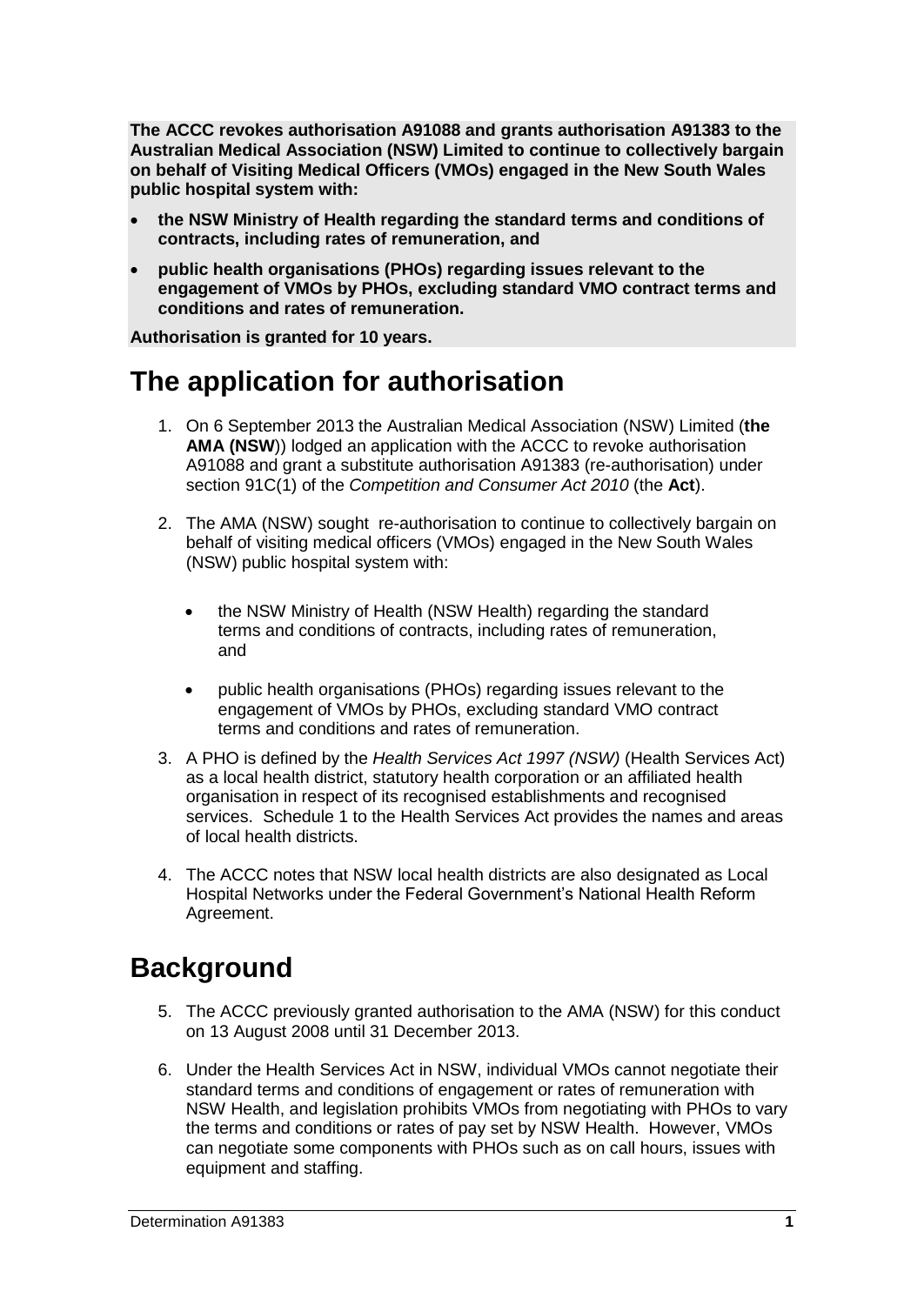- 7. The AMA (NSW) represents the medical profession in NSW and is a registered industrial organisation.<sup>1</sup> The AMA (NSW) submits that a core component of its role is the provision of industrial representation for all VMOs in NSW, not just its members.
- 8. In 2008, uncertainty relating to the contractual arrangements of VMOs in NSW because of changes to legislation<sup>2</sup> prompted the AMA (NSW) to lodge an application for authorisation. While some clarity was provided through further legislative changes<sup>3</sup> the AMA (NSW) submits that some legislative uncertainty remains with regard to its role in negotiating on behalf of VMOs.
- 9. Moreover, while it appears that the NSW legislation currently enables the AMA (NSW) to represent VMOs in determining the level of fees and associated terms and conditions with NSW Health, it does not provide for the AMA (NSW) to do so with PHOs.

# **Submissions received by the ACCC**

- 10. The ACCC tests the claims made by the applicant in support of an application for authorisation through an open and transparent public consultation process.
- 11. The ACCC sought submissions from 50 interested parties potentially affected by the application, including industry associations, consumer organisations and NSW government departments prior to the draft determination and also undertook further consultation following the draft determination.
- 12. Prior to the draft determination, the ACCC received one submission from the Australian Medical Association in support of the application and a letter from NSW Health addressed to the AMA (NSW) advising that it did not object to the arrangements.
- 13. The ACCC did not receive any submissions following the draft determination.

# **ACCC evaluation**

- 14. The ACCC's evaluation of the proposed arrangements is in accordance with the relevant net public benefit tests<sup>4</sup> contained in the Act. In broad terms, under the relevant tests the ACCC shall not grant authorisation unless it is satisfied that the likely benefit to the public would outweigh the detriment to the public constituted by any lessening of competition that would be likely to result, and that the conduct is likely to result in such a benefit to the public that it should be allowed to take place.
- 15. In its evaluation of the effect of the proposed arrangements, and the public benefits and detriments likely to result, the ACCC has taken into account:

 $\overline{1}$ 1 Section 271, *Industrial Relations Act 1996 (NSW)*

<sup>2</sup> Introduction of the *Independent Contractors Act 2006 (NSW)*

<sup>3</sup> *Independent Contractors Amendment Regulations 2011 (No.1) (NSW) -* preserved Parts 1 to 4 of Chapter 8 of the Health Services Act.

<sup>4</sup> Subsections 90(5A), 90(5B), 90(6) and 90(7). The relevant tests are set out in Attachment A.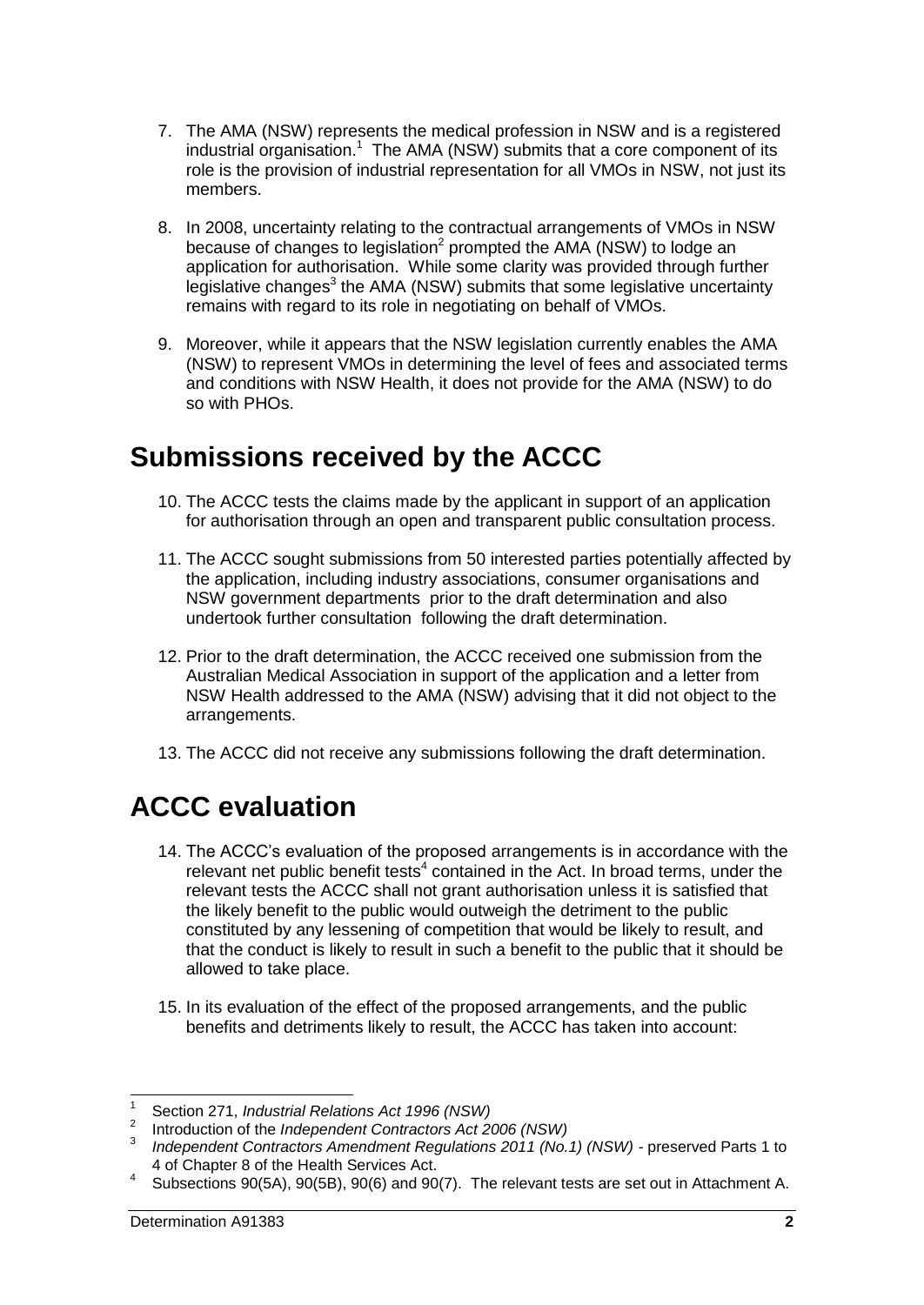- the submission in support of the application from the AMA and a letter from NSW Health to the AMA (NSW) advising that it does not object to the application
- information provided by the AMA (NSW)
- the likely alternative future without the conduct. In particular, the ACCC considers that without the proposed conduct there may be some legislative uncertainty with regard to the ability of the AMA (NSW) to represent VMOs in negotiations with NSW Health and PHOs
- that the Health Services Act and the *Independent Contractors Act 2006 (NSW)* (and associated regulations) set the framework for determining the terms and conditions, including remuneration, for VMOs and limit the scope of negotiations between VMOs and PHOs
- the relevant area of competition which the ACCC considers relates to the provision of medical services to public hospitals in NSW. However, the ACCC does not consider that it is necessary to precisely identify the relevant areas of competition in this instance as the outcome of the assessment will not be affected.

### **Public benefit**

#### *Submissions*

- 16. Broadly, the AMA (NSW) submits that it is seeking re-authorisation to maintain the status quo. The AMA (NSW) also submits that the experience of the past five years demonstrates that there is public benefit in re-authorising the arrangements.
- 17. In particular, the AMA (NSW) submits that allowing it to negotiate on behalf of VMOs with NSW Health and PHOs has had a positive effect on the retention of VMOs and ensures that there is on-going provision of high quality medical services with minimal or no interruptions to service delivery. As an example, the AMA (NSW) submits that, notwithstanding the levels of discontent amongst VMOs in relation to their work within the NSW public health system, the AMA (NSW) has been able to successfully negotiate with NSW Health and PHOs in circumstances where, in some instances, VMOs were considering resigning from the public health system.
- 18. The AMA (NSW) submits that it has endeavoured to negotiate rates of remuneration in the best interests of VMOs while objectively balancing this with the collective public interest. The AMA (NSW) provided examples of successful negotiations it has engaged in with both NSW Health and PHOs over the last five years.
- 19. The Australian Medical Association (the national association the AMA) acknowledges the concerns of the AMA (NSW) that legislative amendments to the Health Services Act and the Independent Contractors Regulations could add to the legislative uncertainty that has arisen since the Independent Contractors Act (NSW) was passed in relation to whether the AMA (NSW) can lawfully represent VMOs. The AMA submits that authorisation provides clarity and certainty for VMOs.
- 20. The AMA submits that the AMA (NSW) has consistently ensured that the views of VMOs are effectively taken into account in the determination of remuneration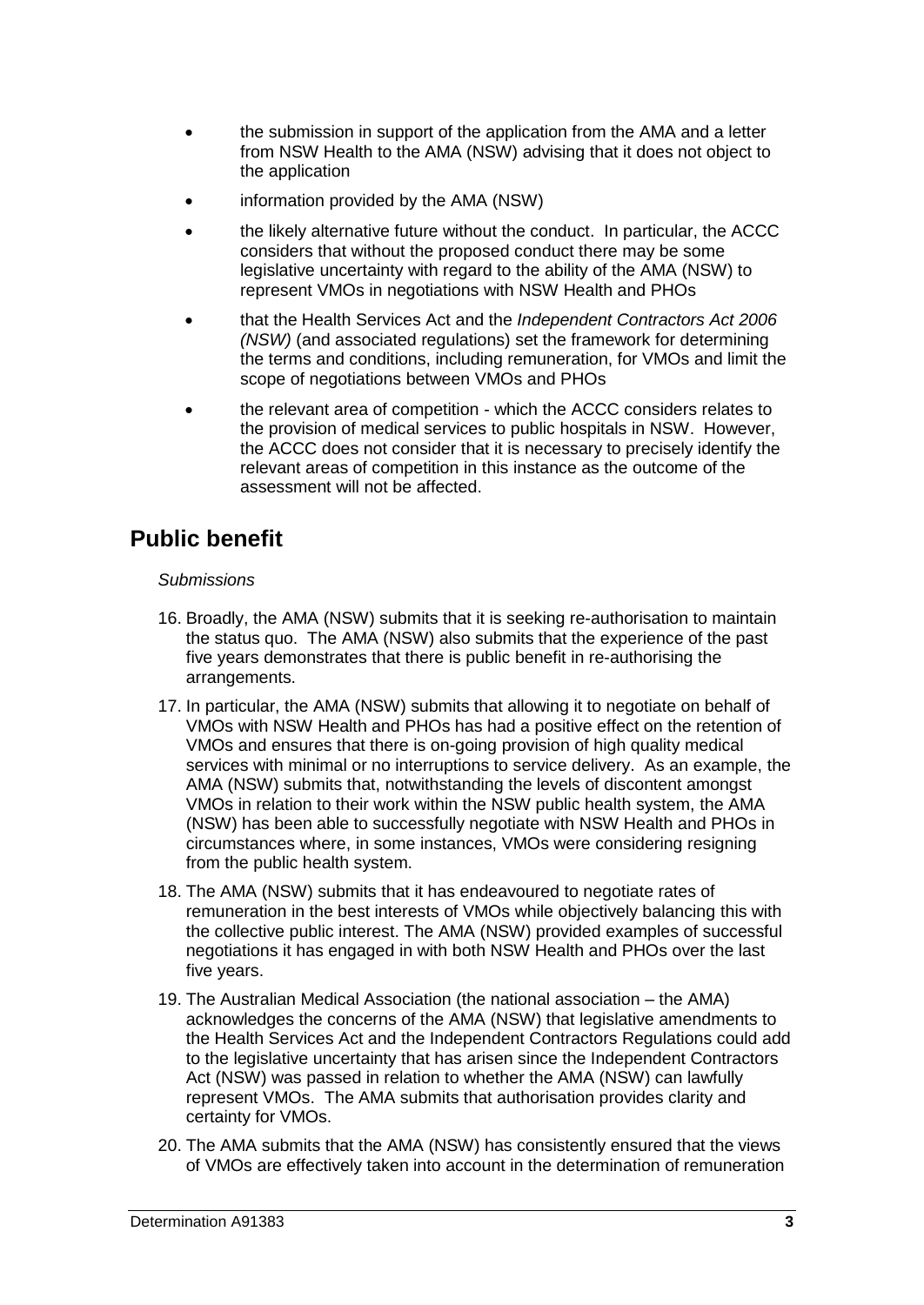and conditions for VMOs in NSW. In this regard, the AMA submits that the collective negotiation of VMO contracts has led to sustainable VMO arrangements that support the delivery of high quality medical care in NSW hospitals.

21. The AMA also submits that the success of the collective bargaining arrangements is demonstrated by the higher proportion of VMOs operating in NSW as independent contractors compared to other jurisdictions.

#### *ACCC View*

- 22. The ACCC considers that the collective bargaining arrangements are likely to continue to result in some public benefit from:
	- Reduced transaction times and costs

The ACCC has previously recognised that there are transaction costs associated with contracting and these transaction costs can be lower where a single negotiation process is employed, such as in a collective bargaining arrangement, relative to a situation where multiple negotiation processes are necessary.

The ACCC considers that collective bargaining allows parties to share these costs which in turn may improve the level of input into negotiations with state and territory health departments and result in more efficient outcomes.

Sharing costs may also enable more effective representation of VMOs in negotiations with NSW Health and PHOs and therefore potentially provide a positive influence on the attraction and retention of VMOs in the NSW health system.

More effective representation and retention of VMOs in NSW

The collective bargaining arrangements may, to some extent, enhance the effective representation of VMOs in dealings with NSW Health and PHOs which may in itself provide VMOs with greater confidence with respect to the stability and development of medical services in NSW. This in turn may have a positive influence on the attraction and retention of VMOs in the NSW health system.

#### **Public detriment**

#### *Submissions*

- 23. The AMA (NSW) submits that there is no readily identifiable public detriment should the collective bargaining arrangements be re-authorised. The AMA (NSW) notes the framework for negotiations under the Health Services Act and VMO Determinations in NSW limit any potential detriment.
- 24. The AMA submits that collective bargaining has not resulted in adverse outcomes or rising costs in the NSW health care system, rather, increases in remuneration for VMOs has been limited by the 2.5 per cent public sector wages cap which is enshrined in legislation that applies to VMO determinations.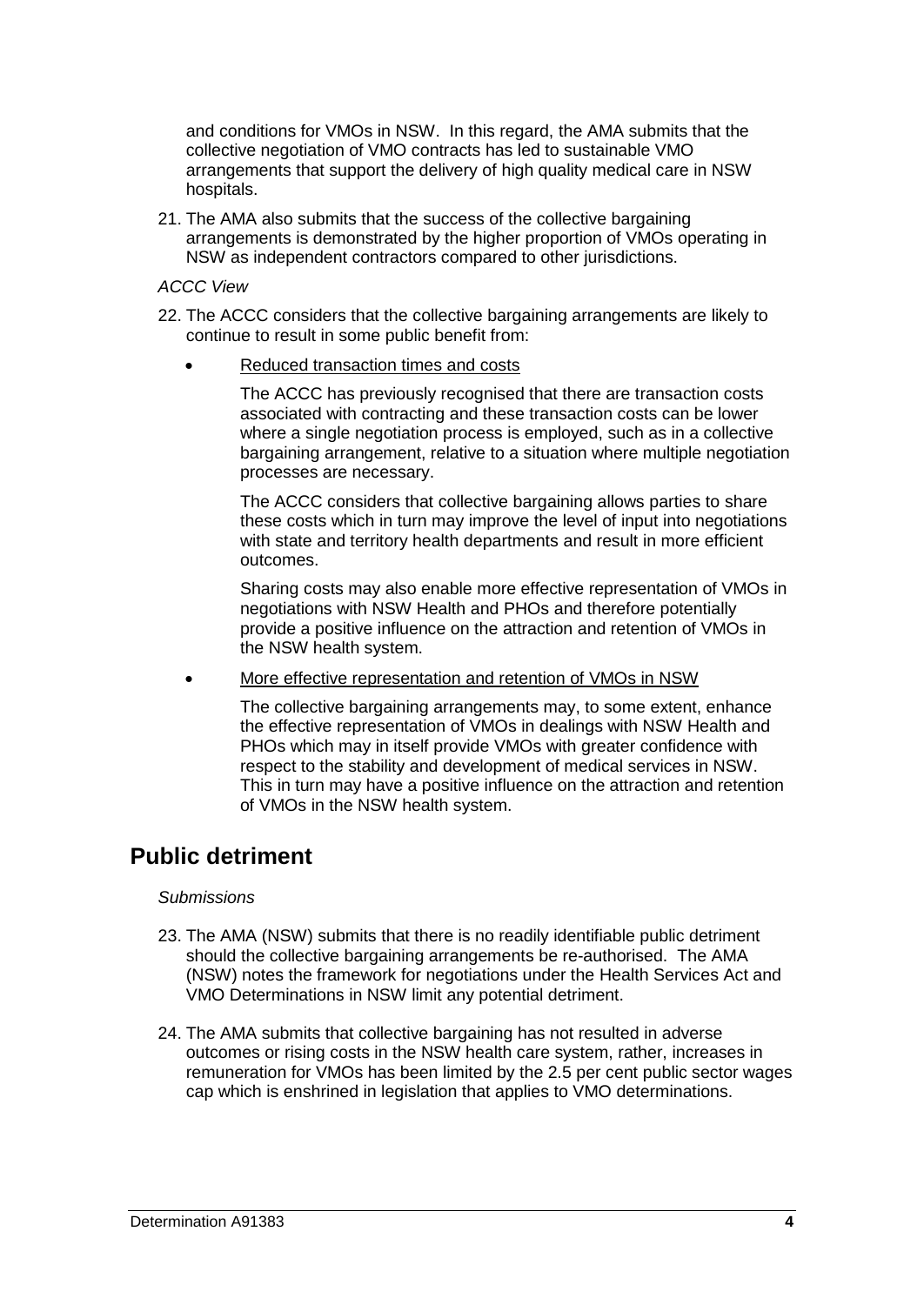#### *ACCC View*

- 25. The ACCC considers that the collective bargaining arrangements are likely to result in little, if any, public detriments because:
	- the level of negotiations between individual VMOs and NSW Health and PHOs is likely to be low without collective bargaining
	- while the coverage and composition of the bargaining group is extensive, the legislative requirements of the NSW public health system limit any potential anti-competitive effect
	- participation in the collective bargaining arrangements is voluntary there is no collective boycott.

### **Balance of public benefit and detriment**

- 26. For the reasons outlined in this determination, the ACCC is satisfied that in all the circumstances the collective bargaining arrangements are likely to result in a benefit to the public and that the benefit would outweigh any public detriment constituted by any lessening of competition that would be likely to result.
- 27. Accordingly, the ACCC is satisfied that the relevant public benefit tests are met.

### **Length of authorisation**

28. The ACCC considers it is appropriate to grant authorisation to the AMA (NSW) for ten years rather than the five years requested by the applicant, given that the conduct has previously been authorised and no concerns have been raised in respect of this application.

### **Determination**

- 29. For the reasons set out in this draft determination, the ACCC is satisfied that the tests in sections 90(5A), 90(5B), 90(6) and 90(7) are met.<sup>5</sup> Accordingly, the ACCC revokes authorisation A91088 and grants authorisation A91383 to the AMA (NSW) Limited to collectively bargain on behalf of visiting medical officers (VMOs) engaged in the New South Wales public hospital system with:
	- NSW Ministry of Health (NSW Health) regarding the standard terms and conditions of contracts, including rates of remuneration, and
	- public health organisations (PHOs) in New South Wales regarding issues relevant to the engagement of VMOs by PHOs, excluding standard VMO contract terms and conditions and rates of remuneration.

30. Authorisation is granted until 30 December 2023.

 $\frac{1}{5}$ See Attachment A to this Draft Determination A91383.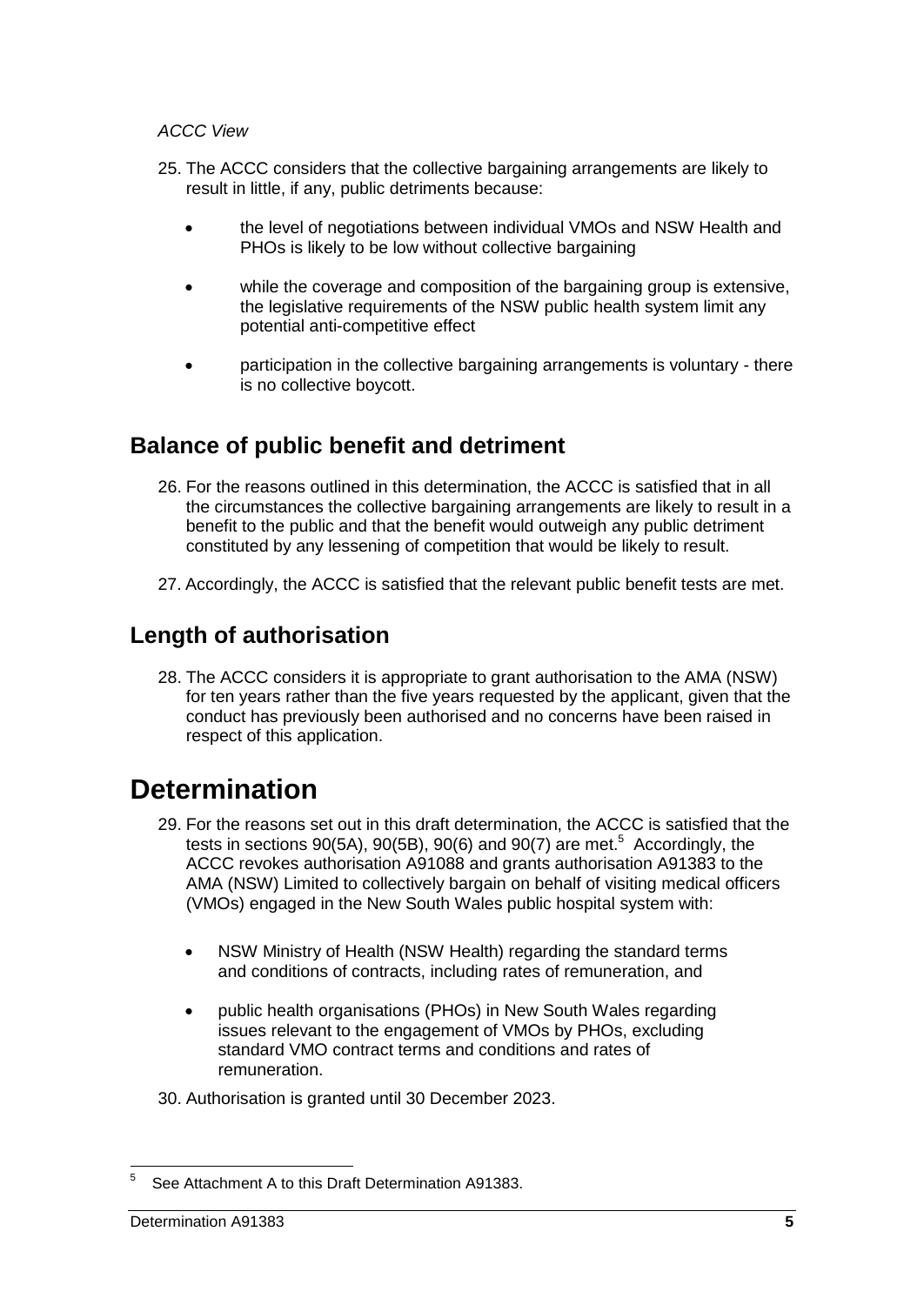### **Date authorisation comes into effect**

31. This determination is made on 4 December 2013. If no application for review of the determination is made to the Australian Competition Tribunal (the Tribunal), it will come into force on 30 December 2013.